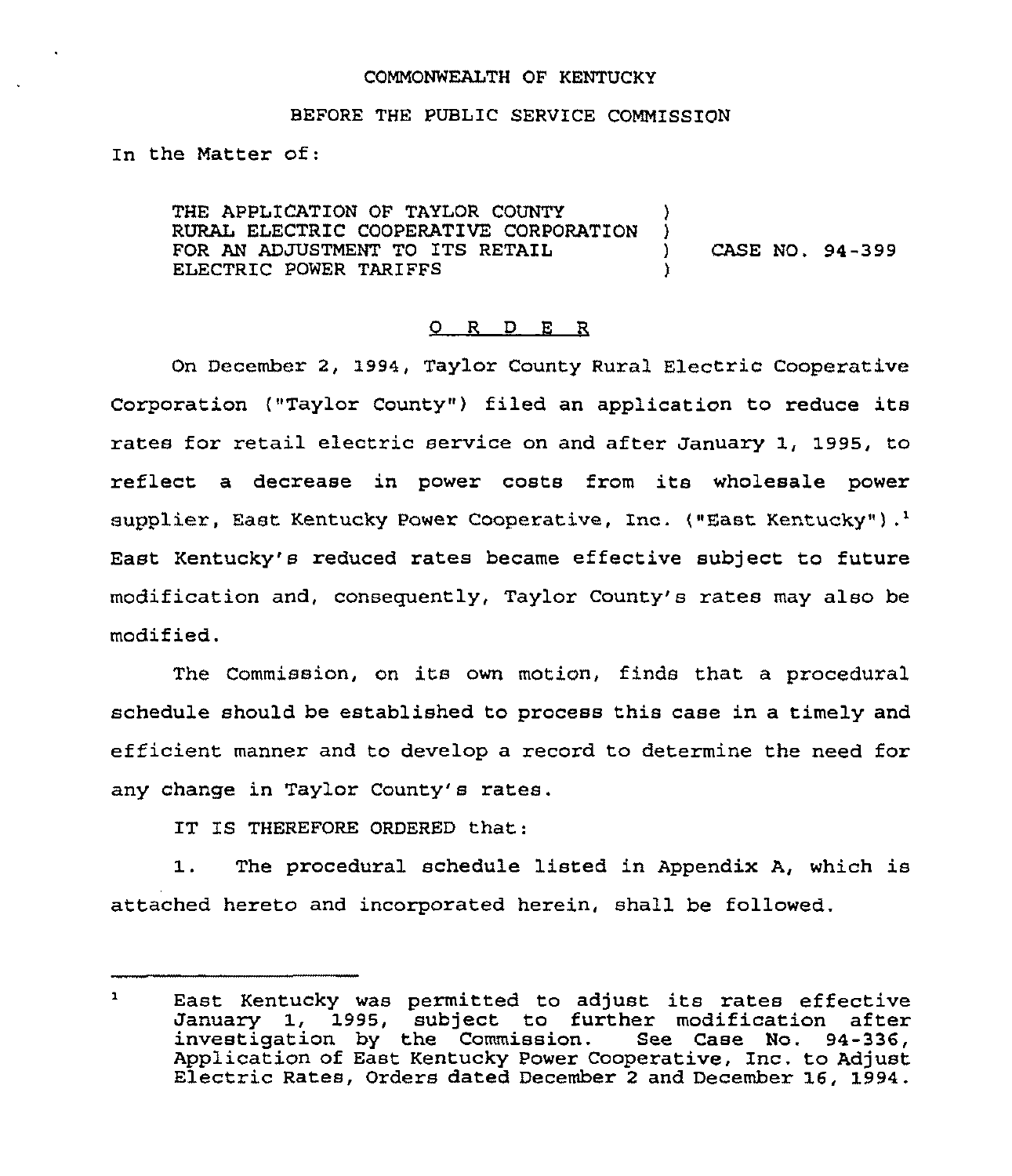2. All requests for information and responses thereto shall be appropriately indexed. All responses shall include the name of the person who will be responsible for responding to questions related to the information, with copies to all parties of record and 10 copies to the Commission.

3. Taylor County shall give notice of the scheduled hearing in accordance with the provisions set out in 807 KAR 5:011, Section 8(5) . At the time the publication is requested, Taylor County shall forward a duplicate of the notice and request to the Commission.

4. Motions for extensions of time with respect to the schedule herein shall be made in writing and will be granted only upon a showing of good cause.

5. Nothing contained herein shall prevent the Commission from entering further Orders in this matter.

Done at Frankfort, Kentucky, this 13th day of January, 1995.

PUBLIC SERVICE COMMISSION

the Commission

ATTEST:

Executive Director